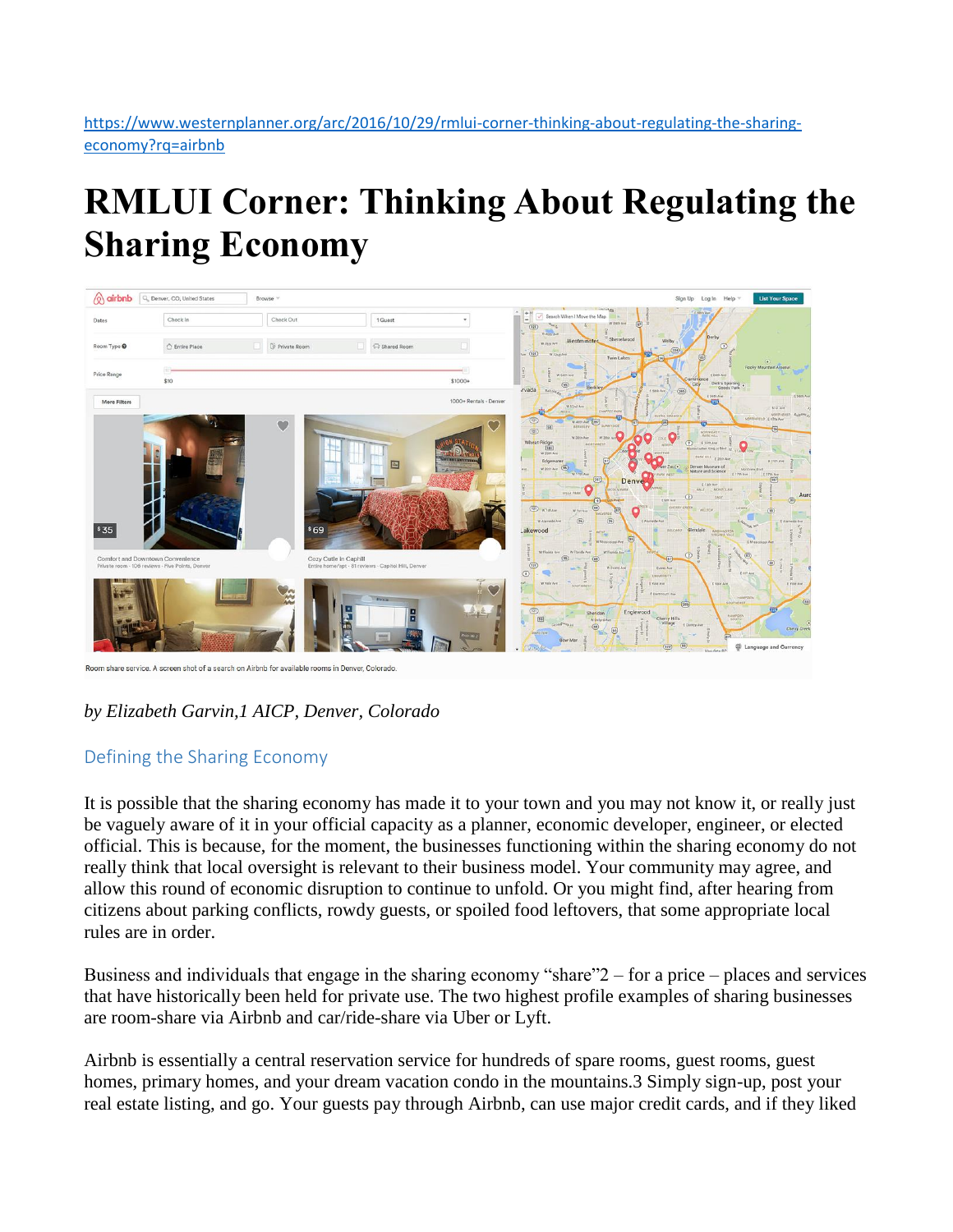where they stayed they could leave a positive review. For many people, especially those of us living in the heavily-tourist-visited West, this is a great way to make some money from a room that would otherwise be sitting empty. And during the recent economic recession, renting that spare room was the means to cover the mortgage for more than a few people across the country.

Uber and Lyft function essentially the same way with cars and rides. If you have a car and some time you can become an Uber driver. Your customers will download the Uber app, tap a button to request a ride, you pick them up and take them to their destination, and the cost of the ride is handled through email by Uber. The passenger is then asked to rate the driver and leave a comment.

These businesses are, by design, easy to use and have proven wildly popular for both customers and service providers. They were conceived to provide services in a more efficient and potentially less costly manner than they are currently provided by old economy businesses such as hotel and taxi companies. And when considered through the view of provider and customer, these businesses are successful. Airbnb was valued at \$10 billion for funding purposes in early 2014, and Uber was valued at \$18.2 billion for funding slightly later in 2014. To give this a little perspective, Hertz and Avis combined are currently valued at \$18.7 billion.3 Airbnb, started in 2008, is already the fifth largest hotelier in the world.4

## More Than Rooms and Rides

Airbnb, Uber, and Lyft are currently the poster children for the sharing economy, but many lesserprofile firms and ventures are giving this movement depth. In the report Policies For Shareable Cities, A Sharing Economy Policy Primer For Urban Leaders,5 the authors identify a number of potential sharing options, including: transportation (cars, parking, bikes); food (urban agriculture, food-gleaning, home food production, shared kitchens); housing (cooperative, accessory dwelling units, short-term rentals, co-housing); and job creation (expanded home occupations, idle commercial spaces, cooperatives). Not included in this list but certainly being shared is on-line education, and also ripe for sharing is the production of renewable energy. Neighborhood solar array anybody?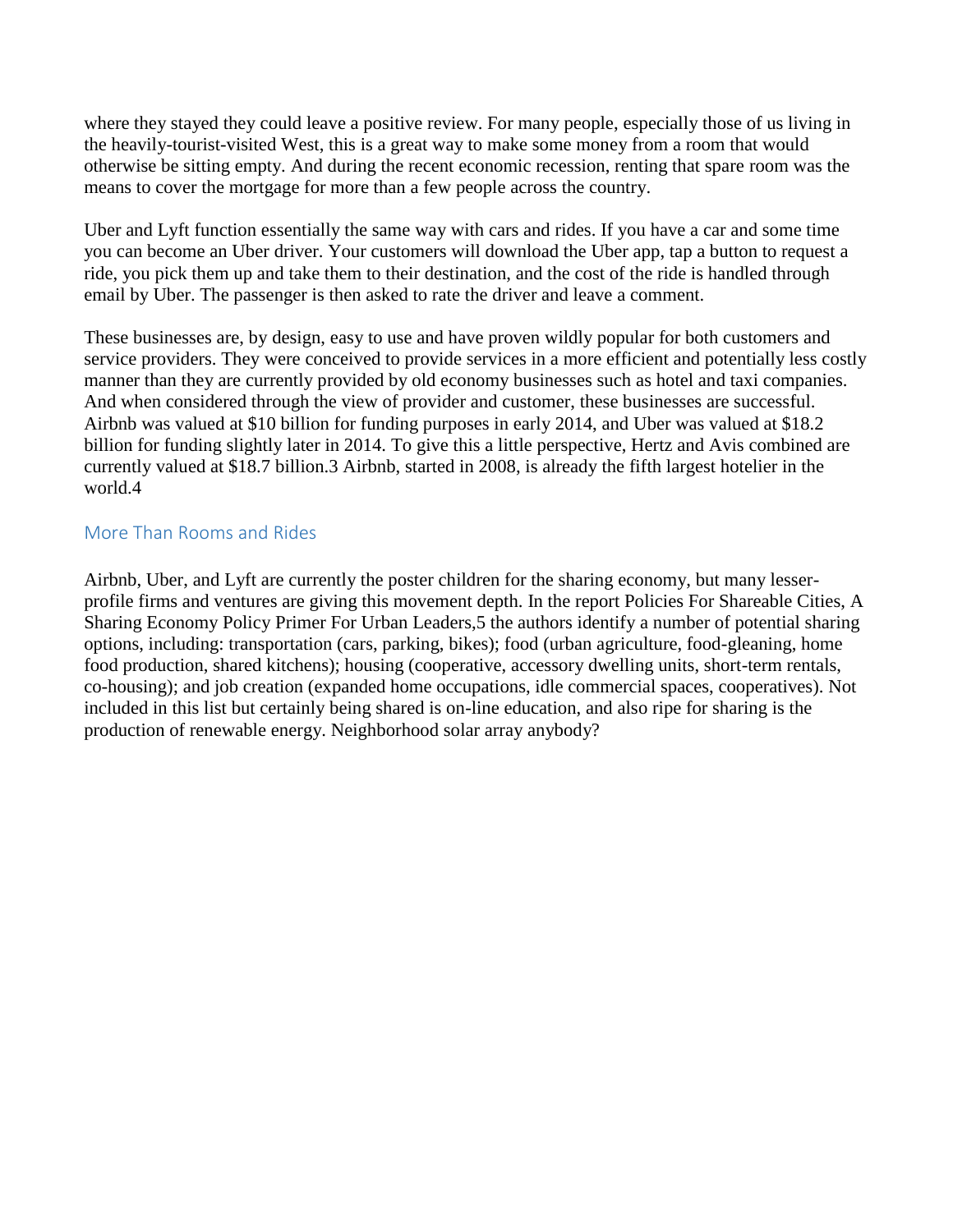### How Are Local Governments Responding?

Uber. A screen shot of the area that Uber drivers cover in Denver, Colorado.

Our current economic and regulatory approach typically taxes and/or regulates (or permits, such as zoning permit or business license) most of the things, places, and services on the shared economy business list above when they are put to commercial use. For example, it is perfectly permissible for the owner of a four-bedroom home in a residential neighborhood to let the kids have friends sleep-over or invite relatives to stay for the holidays – the use is still residential in nature and these guests do not make the home a motel. But when the owner starts charging people to stay, thus creating a commercial transaction, the nature of the regulation changes. "Zoning, securities, public utilities, health and safety, and employment laws aren't



usually barriers to feeding, housing, lending a hand, and giving a ride to our family and friends. But they are barriers when we engage in the same activities as commercial businesses, such as restaurants, hotels, or taxis."6

There are a number of technology commentators,7 including professors, attorneys, and an assortment of people who are paid to think, who argue that local regulations are not necessary and are not really nimble enough to effectively apply to sharing economy businesses. Instead, local governments should allow the built-in reputation and monitoring processes of customers leaving comments, where negative comments protect the next customers from "bad providers" – weed out the bad providers and nobody gets hurt. The missing discussion thread in this argument, however, is that local regulations are typically not designed to regulate the conduct of the business, but to regulate its impacts on the community.

The key areas of sharing economy regulation that communities have been working to address are taxation,8 regulation of short-term rentals, licensing, and insurance.9 Most of the local sharing economy planning-related issues are currently created by the unplanned bed and breakfast aspect of Airbnb.10 The early evidence of problems is primarily anecdotal – unhappy neighbors, multiple users in a single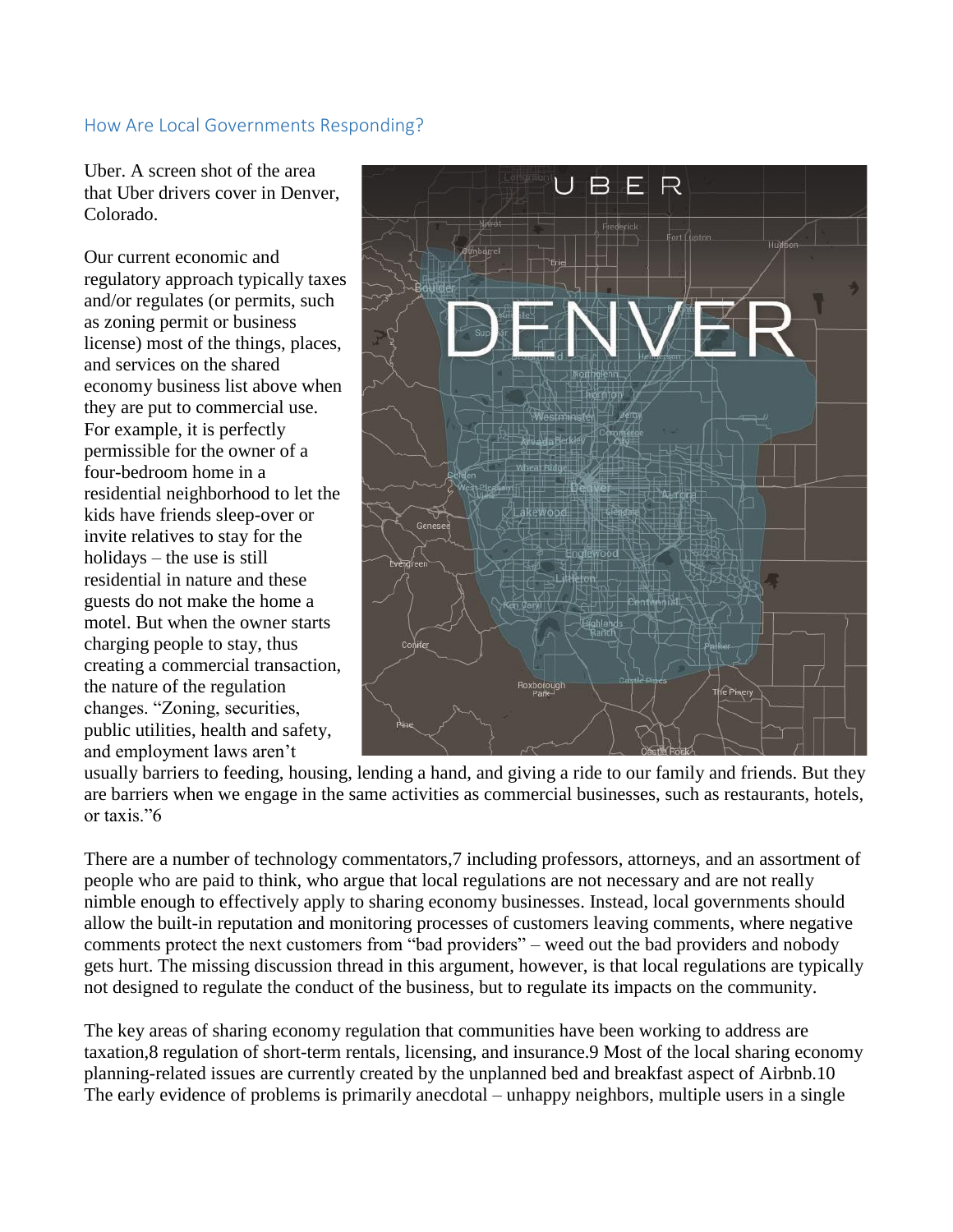night in a single location, and residences purchased specifically for short-term rental use. The National League of Cities has recently organized a new group called the Sharing Economy Advisory Network to establish a list of best practices that local communities can use to determine how to address sharing economy businesses. Until that information is made available, communities dealing with the biggest impacts from these new business ventures, such as San Francisco, New York City, and Portland, have been addressing issues on their own. There are a broad range of approaches, but most focus on three key issues:

- Where, by geography and unit type, short-term rentals will be allowed.
- Identification of the maximum number of days the unit can be rented.
- Creation of a registration or permitting process that ultimately leads to an enforcement process.

## Different Approaches

#### Portland, Oregon

According to Mayor Charlie Hales, Portland seeks to strike a balance between accommodating "commerce, including this new kind, and our great neighborhoods."11 To do this, Portland established a permit process to allow one-and two-bedroom short-term rentals in private homes. Property owners are required to show that the rental is accessory to household living, have the building inspected and give notice to surrounding residents. The city is currently considering regulations to permit short-term rentals in multi-dwelling structures. The city has also come to an agreement with Airbnb to have Airbnb collect local hotel taxes.

#### San Francisco, California

San Francisco has opted for a more heavily-regulated approach. The city's new regulations distinguish between hosted-rentals where the host is present, and non-hosted rentals where the host is not. Hostedrentals are unlimited; non-hosted rentals are limited to 90-days per year. Hosts have to register with the city and pay a \$50 fee, as well as collect hotel taxes – that Airbnb has agreed to do for the hosts. Hosts must carry a specified amount of insurance and follow building safety codes. And in a very interesting twist, residents have to abide by rent control laws and cannot charge more than they currently pay their landlord. Goodbye profit incentive.12

#### Austin, Texas

Austin has an annual short-term rental license requirement that starts with a \$285 fee and requires proof of property insurance, proof of hotel tax payment, and either a certificate of occupancy or inspection. The city limits the number of licenses issued in certain census tracts. Enterprising residents have also posted a list of five ways to work around the short-term rental license requirement.13

#### Denver, Colorado

Denver has organized a Sharing Economy Task Force that is considering the issue. You can watch the conversation unfold through the task force minutes available on the city's website www.denvergov.org.